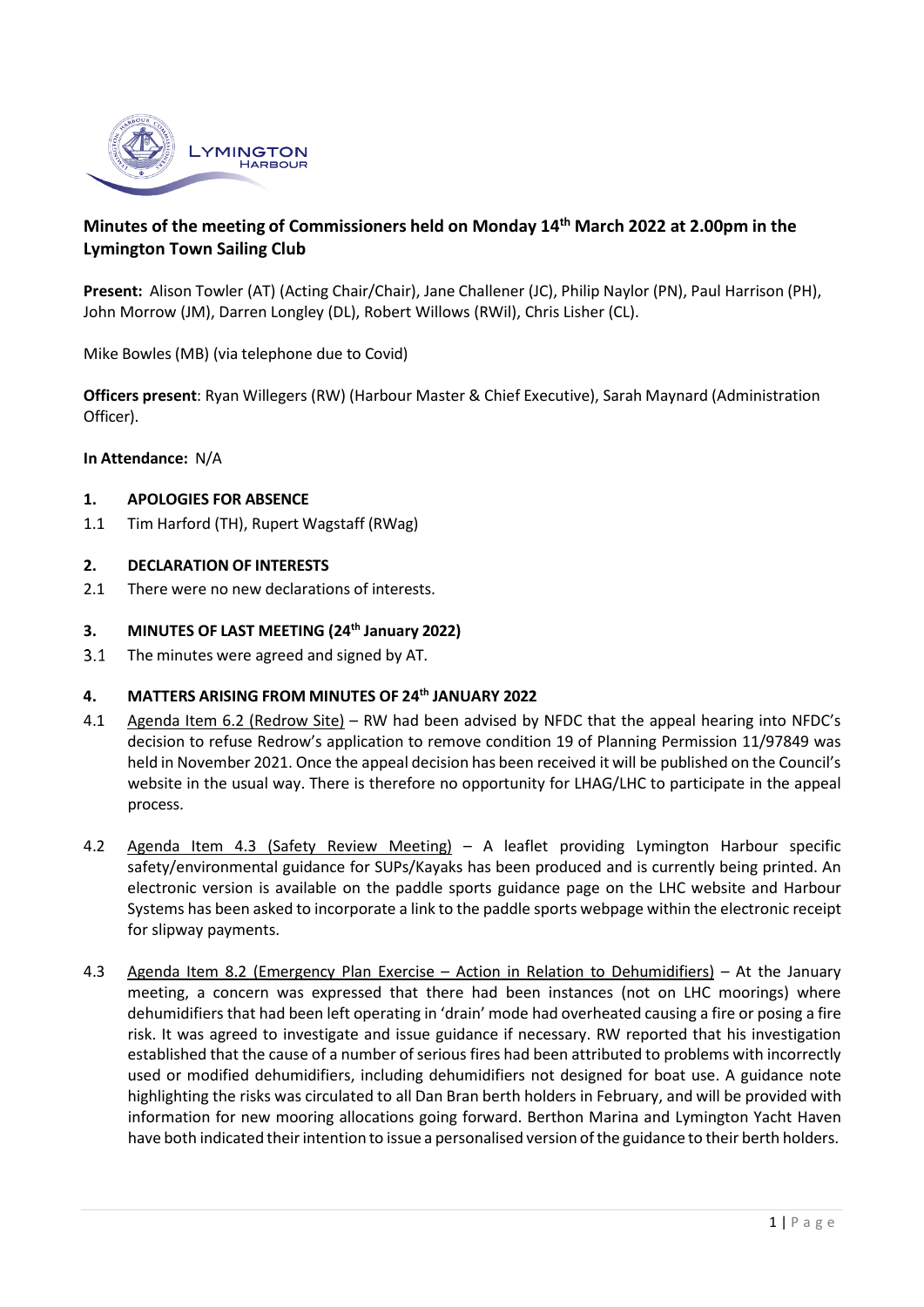- 4.4 Agenda Item 8.3 (Prosecution) The outcome of LHC's successful prosecution of Mr Sam Lloyd for serious breaches (speeding & excessive wash) of the Lymington Harbour General Directions 2014 was published in the February 2022 edition of 'All at Sea'. LHC also queried the court record which indicated that the fine element awarded for each offence was £200, whereas at the hearing it was understood the fine award was £300 for each offence. This was subsequently confirmed and court records corrected.
- 4.5 Agenda Item 11.2 (Replacement of Eastern Wavescreen) Works to replace the eastern wavescreen are largely complete and the Walcon piling plant has left site. The only outstanding work remaining is to permanently weld the pile caps in position. They have been tack welded pending the return of smaller plant to complete the works.

# **5. COMMISSIONERS**

- $5.1$ Retirement of Chair of Commissioners – AT confirmed that as reported at the January meeting, with effect from this meeting TH has stood down as Chair of Commissioners for health reasons. AT was pleased to confirm TH will remain as a Commissioner until the end of his  $2^{nd}$  term of office on the 31st October 2022. RW expressed his gratitude to TH for the help and support provided during his tenure as Chair. On behalf of the Commissioners, AT thanked TH for his work and leadership as Chair.
- 5.2 Appointment of Chair of Commissioners At the previous meeting, Commissioners who wanted to be considered for the role of Chair were invited to put themselves forward. AT expressed her interest, subject to the support of the Commissioners. It was proposed that AT be appointed as Chair for a period of three years or until AT ceases to be a Commissioner.

**Proposed: JM Seconded: JC Vote: All in Favour** (TH confirmed support for AT in advance)

Commissioners congratulated AT on her appointment.

Vice Chair of Commissioners – Following the appointment of AT as Chair, it was necessary to appoint a new Vice Chair. AT indicated that JM had expressed his interest, subject to the support of Commissioners. It was proposed that JM be appointed as Vice Chair for a period of three years or until he ceases to be a Commissioner.

**Proposed: PN Seconded: AT Vote: All in Favour** (TH confirmed support for JM in advance)

Commissioners congratulated JM on his appointment.

Committees – AT reported that in light of the change in Chair/Vice Chair, there was a need to reconsider Committee Membership. AT indicated that following her appointment as Chair, it was her intention to stand down from the Environment and Safety Committees. AT confirmed that MB had agreed to join the Safety Committee. JM had agreed to join the Business Development Group to increase its complement of Commissioners to three. As RWil had recently joined the Environment Committee, this Committee will continue to have a complement of three Commissioners.

## **6. LYMINGTON HARBOUR ADVISORY GROUP**

 $6.1$ RW indicated that RWag had previously confirmed that LHAG have no matters that they wish to bring forward in the public section of the meeting.

## **7. OFFICERS REPORT**

 $7.1$ Operations Manager Report – Questions were invited on the operations report. AT noted that the Town Quay pontoon was closed from January when the washroom refurbishmentstarted and asked if keeping the pontoon open without washroom facilities had been considered. RW explained that most of the Town Quay pontoon was used for resident boats until the end of January. Thereafter some of the